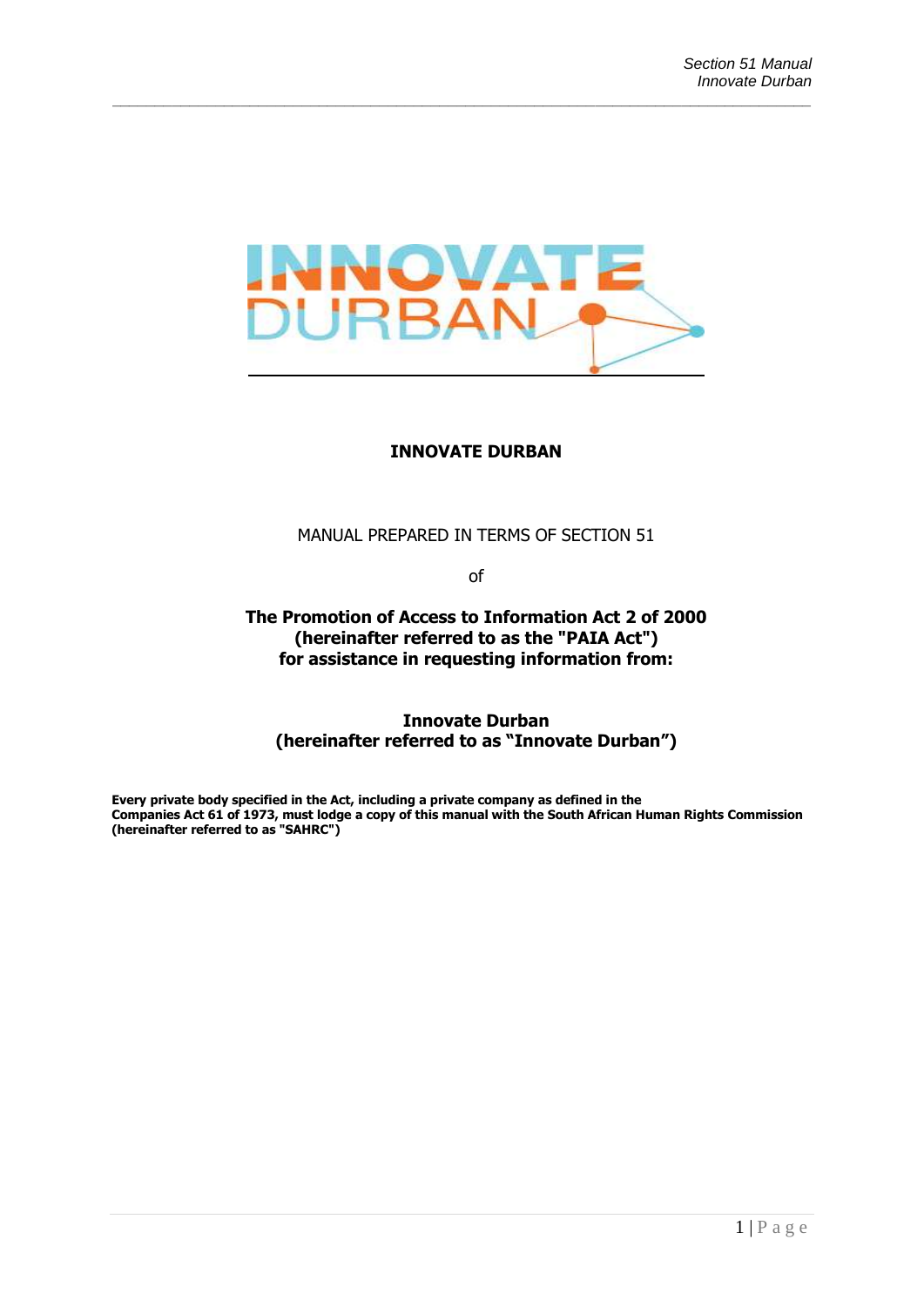# **INDEX**

*\_\_\_\_\_\_\_\_\_\_\_\_\_\_\_\_\_\_\_\_\_\_\_\_\_\_\_\_\_\_\_\_\_\_\_\_\_\_\_\_\_\_\_\_\_\_\_\_\_\_\_\_\_\_\_\_\_\_\_\_\_\_\_\_\_\_\_\_\_\_\_\_\_\_\_\_\_\_\_\_\_*

| 1. | Introduction                                                                     | Page Number<br>3 |
|----|----------------------------------------------------------------------------------|------------------|
|    | 2. Contact Details (Section 51 (1) (a))                                          | 3                |
|    | 3. The PAIA ACT and Section 10 Guide (Section 51(1) (b))                         | 3                |
|    | 4. Applicable Legislation (Section 51 (1) (c))                                   | 4                |
|    | 5. Schedule of Records (Section 51 (1) (d))                                      | 4                |
|    | 6. Form of Request (Section 51 (1) (e))                                          | 5                |
|    | 7. Prescribed Fee (Section 51 (1) (f))                                           | 6                |
|    | 8. Availability of Manual                                                        | 6                |
|    | 9. Information available without having to request access (Section $51(1)(c)$ ). | 6                |
|    | 10. Annexure 1-2: Prescribed Forms                                               | 7                |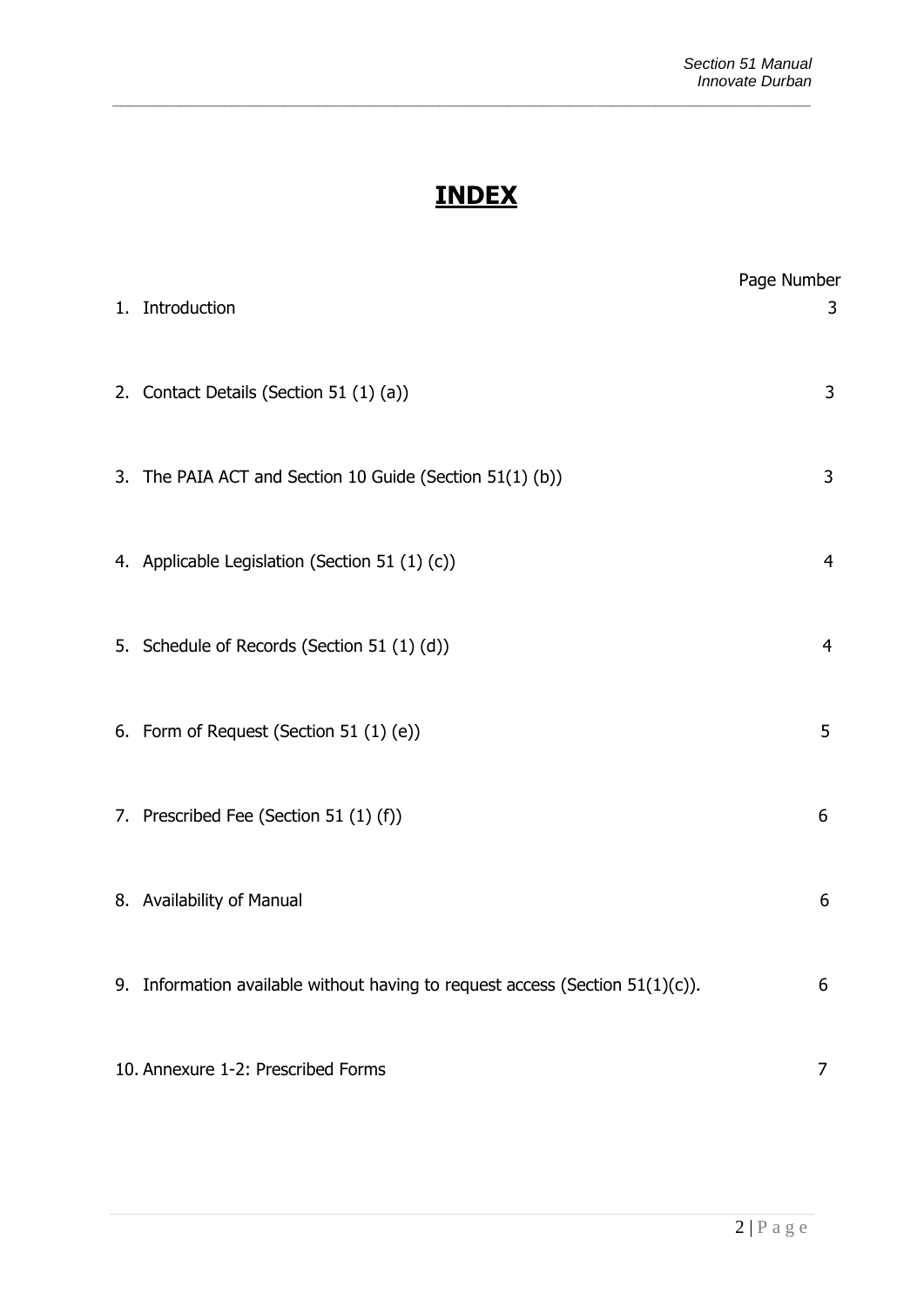## **1. INTRODUCTION**

Innovate Durban (RF) NPC is a registered non-profit company set up as a special purpose vehicle to support innovators, innovation and the innovation ecosystem through programmes, research and capacity building & skills development (as well as customised programmes e.g.design thinking workshops and sprints).

*\_\_\_\_\_\_\_\_\_\_\_\_\_\_\_\_\_\_\_\_\_\_\_\_\_\_\_\_\_\_\_\_\_\_\_\_\_\_\_\_\_\_\_\_\_\_\_\_\_\_\_\_\_\_\_\_\_\_\_\_\_\_\_\_\_\_\_\_\_\_\_\_\_\_\_\_\_\_\_\_\_*

The programmes and activities of the organisation is supported through the virtual and physical platforms (Innovation Co-Lab) and events.

## **2. COMPANY CONTACT DETAILS** (Section 51 (1) (a))

Persons designated/duly authorised persons:

Directors:

- 1. Professor Deresh Ramjugernath
- 2. Ms Pales Phili
- 3. Dr Anitha Ramsuran
- 4. Ms Charlotte Mashaba
- 5. Mr Richard Gevers
- 6. Professor Sibusiso Moyo
- CEO: Mrs. Aurelia Albert
- Address: 12 Browns Road, Point, Durban, 4001
- Telephone Number: 087 365 3131

Email: aurelia@innovate.durban

#### **3. THE PAIA ACT** (Section 51(1) (b))

- **3.1** The PAIA ACT grants a requester access to records of a private body, if the record is required for the exercise or protection of any rights. If a public body lodges a request, the public body must be acting in the public interest.
- **3.2** Requests in terms of the PAIA ACT shall be made in accordance with the prescribed procedures, at the rates provided. The forms and tariff are dealt with in paragraphs 6 and 7 of the PAIA ACT.
- **3.3** Requesters are referred to the Guide in terms of Section 10 which has been compiled by the South African Human Rights Commission, which will contain information for the purposes of exercising Constitutional Rights. The Guide is available from the SAHRC. The contact details of the Commission are:

| Postal Address:   | Private Bag 2700, Houghton, 2041 |
|-------------------|----------------------------------|
| Telephone Number: | +27-11-877 3600                  |
| Fax Number:       | +27-11-403 0625                  |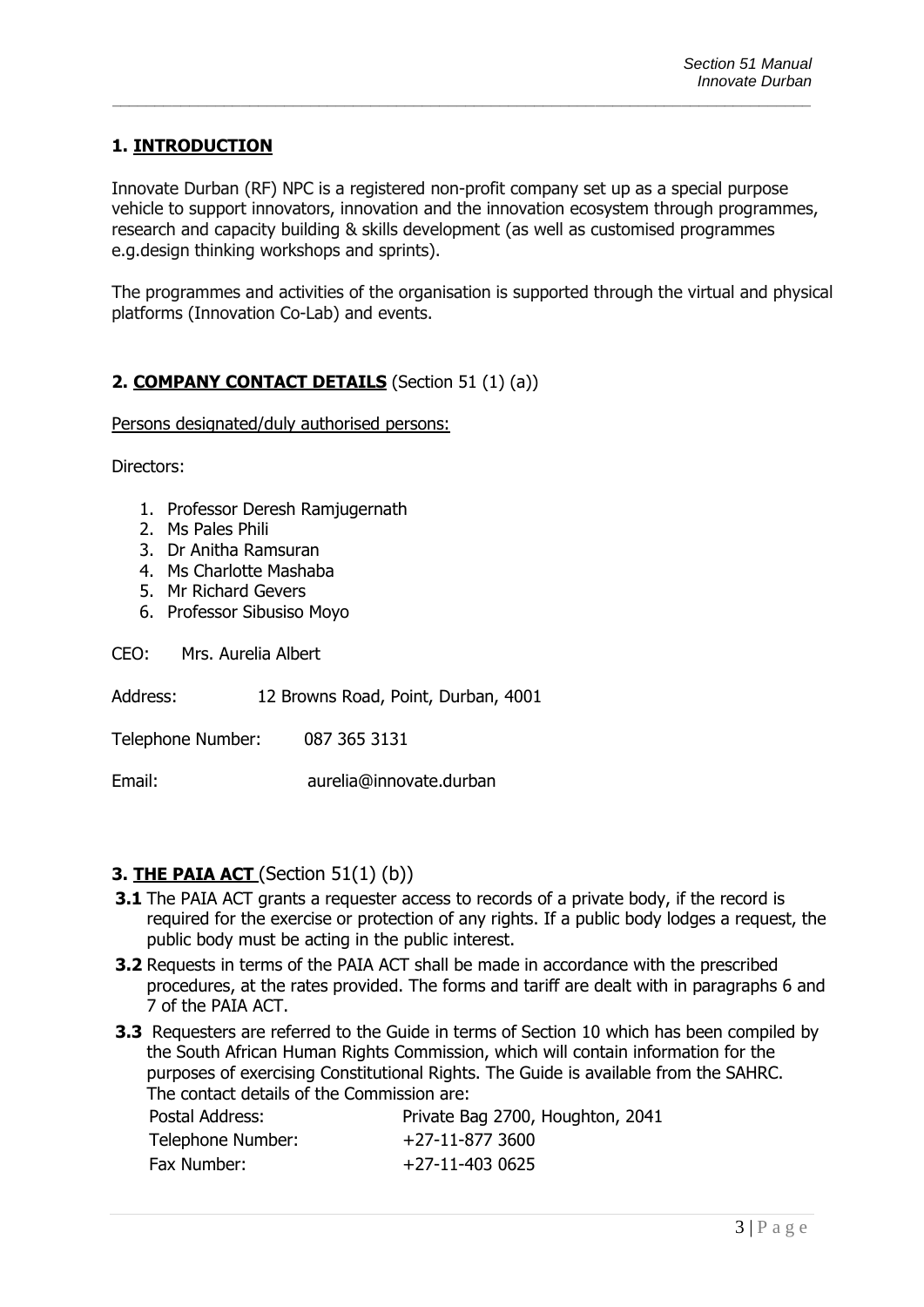Website: www.sahrc.org.za

*\_\_\_\_\_\_\_\_\_\_\_\_\_\_\_\_\_\_\_\_\_\_\_\_\_\_\_\_\_\_\_\_\_\_\_\_\_\_\_\_\_\_\_\_\_\_\_\_\_\_\_\_\_\_\_\_\_\_\_\_\_\_\_\_\_\_\_\_\_\_\_\_\_\_\_\_\_\_\_\_\_*

## 4. **APPLICABLE LEGISLATION** (Section 51 (1) (c)).

| <u>No</u>      | <b>Ref</b>     | Act                                                     |
|----------------|----------------|---------------------------------------------------------|
| 1              | No 61 of 1973  | <b>Companies Act</b>                                    |
| $\overline{2}$ | No 98 of 1978  | Copyright Act                                           |
| 3              | No 55 of 1998  | <b>Employment Equity Act</b>                            |
| 4              | No 95 of 1967  | <b>Income Tax Act</b>                                   |
| 5              | No 66 of 1995  | <b>Labour Relations Act</b>                             |
| 6              | No 89 of 1991  | Value Added Tax Act                                     |
| 7              | No 37 of 2002  | Financial Advisory and Intermediary Services Act        |
| 8              | No 75 of 1997  | Basic Conditions of Employment Act                      |
| 10             | No 25 of 2002  | <b>Electronic Communications and Transactions Act</b>   |
| 11             | No 2 of 2000   | Promotion of Access of Information Act                  |
| 12             | No 30 of 1996  | Unemployment Insurance Act                              |
| 13             | No 38 of 2001  | Financial Intelligence Centre Act                       |
| 14             | No 68 of 2008  | <b>Consumer Protection Act</b>                          |
| 15             | No 85 of 1993  | Occupational Health & Safety Act                        |
| 16             | No 34 of 2005  | <b>National Credit Act</b>                              |
| 17             | No 97 of 1998  | Skills Development Act                                  |
| 18             | No 9 of 1999   | Skills Development Levies Act                           |
| 19             | No 130 of 1993 | Compensation for Occupational Injuries and Diseases Act |
| 20             | No 53 of 2003  | Broad-Based Black Economic Empowerment Act              |
| 21             | No 93 of 1996  | <b>National Road Traffic Act</b>                        |

## **5. Schedule of Records** (Section 51 (1) (d))

| <b>Records</b><br>Administration<br>&<br>Management | <b>Subject</b><br>Statutory records<br>$\bullet$<br>Administrational records<br>$\bullet$<br>Risk, security and insurance records<br>$\bullet$<br>Commercial contracts                                                                                         | <b>Availability</b><br>Request in terms of PAIA. |
|-----------------------------------------------------|----------------------------------------------------------------------------------------------------------------------------------------------------------------------------------------------------------------------------------------------------------------|--------------------------------------------------|
| Financial                                           | Accounting records<br>$\bullet$<br>Salary & wages records<br>Creditor's and debtor's records<br>Taxes and levies records<br>$\bullet$<br>Operational expenditure records<br><b>Financial statements</b><br>$\bullet$<br>Rental agreements<br>Asset inventories | Request in terms of PAIA.                        |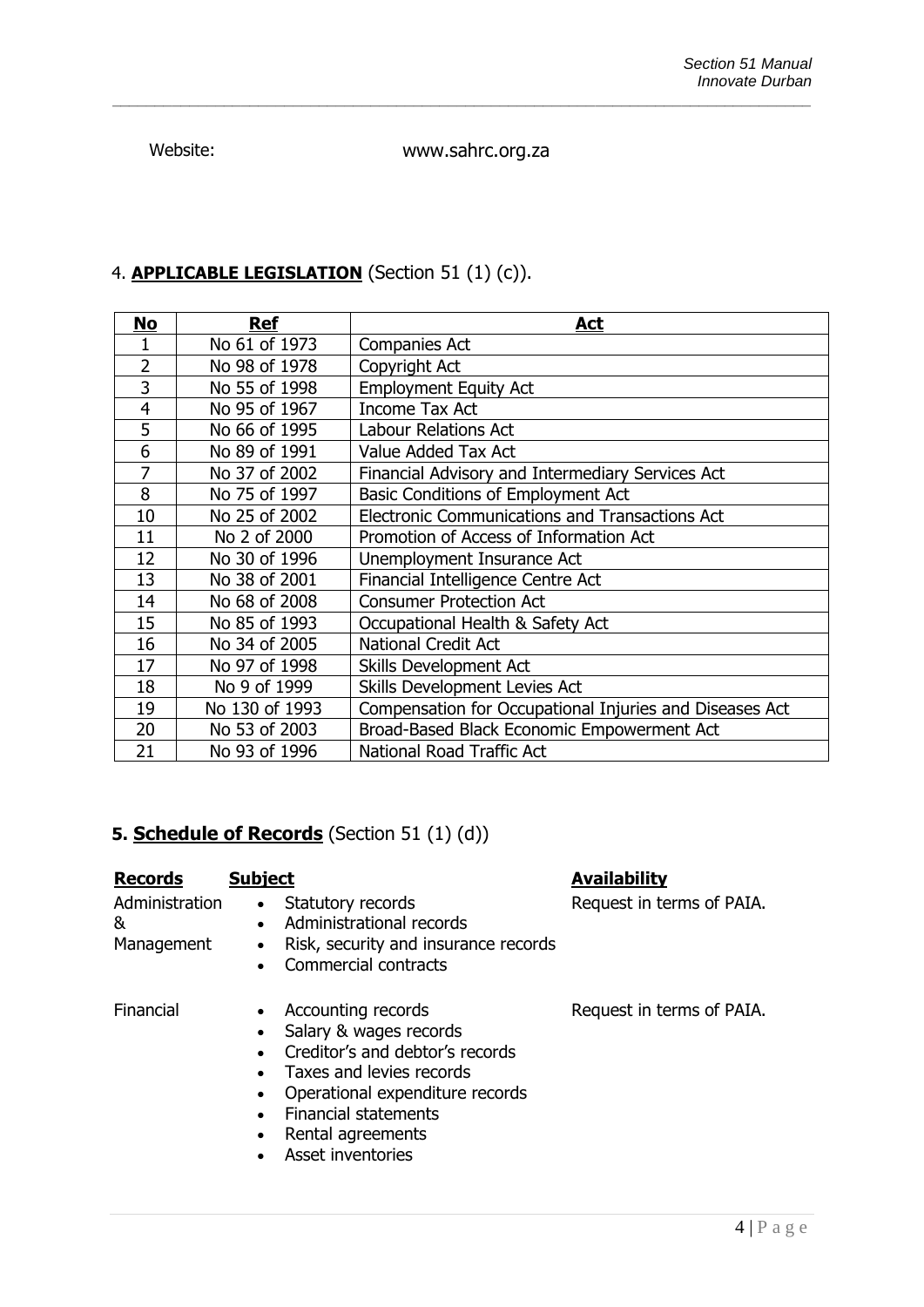| Sales &<br>Marketing | Market information<br>• Public customer information:<br>$\circ$ Product brochures<br>Performance Records<br><b>Product Sales Records</b><br><b>Marketing Strategies</b><br><b>Customer Database</b><br>Dealer Franchise Documents                           | Request in terms of PAIA |
|----------------------|-------------------------------------------------------------------------------------------------------------------------------------------------------------------------------------------------------------------------------------------------------------|--------------------------|
| Personnel            | <b>Employment contracts</b><br>Employment equity plan<br>Medical aid records<br>Retirement fund records<br>Bargaining council records<br>$\bullet$<br>Disciplinary code and records<br><b>SETA</b> records<br>Leave records<br>Training manuals and records | Request in terms of PAIA |

Information **Technology** 

• Infrastructure and systems Request in terms of PAIA

## **6. FORM OF REQUEST** (Section 51 (1) (e))

- **6.1** Any request to access records in terms of the PAIA ACT must be completed on the prescribed form in terms of PAIA ACT as shown in Annexure 1.
- **6.2** The requester must provide sufficient detail on the request form to enable to CEO of Innovate Durban to identify the record and the requester. The requester should also indicate what form of access is required.
- **6.2** The requester must identify the right that he/she is seeking to exercise or protect and provide an explanation of why the requested record is required for the exercise or protection of that right.
- **6.3** If a request is made on behalf of a person, the requester must then submit proof of the capacity in which the request is being made.
- **6.4** The CEO of Innovate Durban must notify the requester by notice, requiring the requester to pay the prescribed fee (if any) before processing the request. The prescribed fee is in the Regulations of the PAIA ACT.
- **6.5** The CEO of Innovate Durban will then make a decision in accordance with the provisions of the PAIA ACT, whether or not to grant the request and notify the requester of the decision.
- **6.6** If the request is granted, a further fee must be paid for the search, reproduction and preparation, and for any time that has exceeded the prescribed hours to search and prepare the record for disclosure.
- **6.7** Legal remedies are available to a requester who believes that there has been a failure to comply with the PAIA ACT. The requester may lodge an appeal or application to Court.
- **6.8** Section 54 of the PAIA ACT provides for a private body to require a request fee to be paid by a requester before processing a request. Information in regard to the fees payable is set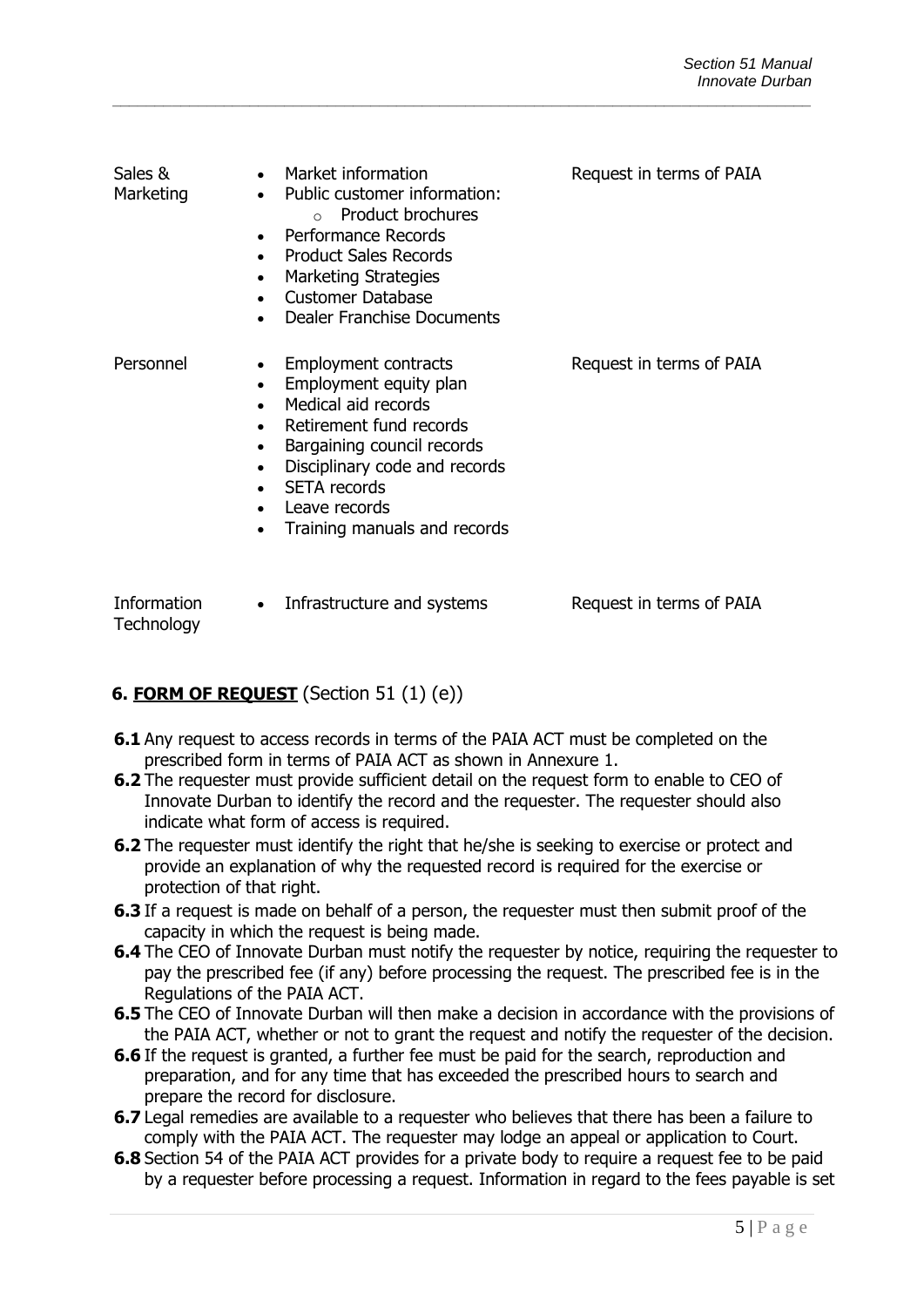out in Annexure 2.

## **7**. **PRESCRIBED FEES** (Section 51 (1) (f))

The following applies to requests (other than personal requests):

**7.1** A requestor is required to pay the prescribed fees (R50.00) before a request will be processed;

*\_\_\_\_\_\_\_\_\_\_\_\_\_\_\_\_\_\_\_\_\_\_\_\_\_\_\_\_\_\_\_\_\_\_\_\_\_\_\_\_\_\_\_\_\_\_\_\_\_\_\_\_\_\_\_\_\_\_\_\_\_\_\_\_\_\_\_\_\_\_\_\_\_\_\_\_\_\_\_\_\_*

- **7.2** If the preparation of the record requested requires more than the prescribed hours (six), a deposit shall be paid (of not more than one third of the access fee which would be payable if the request were granted);
- **7.3** A requestor may lodge an application with a court against the tender/payment of the request fee and/or deposit;
- **7.4** Records may be withheld until the fees have been paid.
- **7.5** The fee structure is available on the website of the SOUTH AFRICAN HUMAN RIGHTS COMMISSION at [www.sahrc.org.za.](http://www.sahrc.org.za/)

## 8. **AVAILABILITY OF MANUAL**

Innovate Durban's manual is available for inspection free of charge at the registered address of the company. A copy of the manual is also available from SAHRC.

## 9. **INFORMATION AVAILABLE WITHOUR REQUESTING ACCESS** (Section 51 (1)(c))

Innovate Durban's website: https://www.innovate.durban/ is available to anyone with internet access.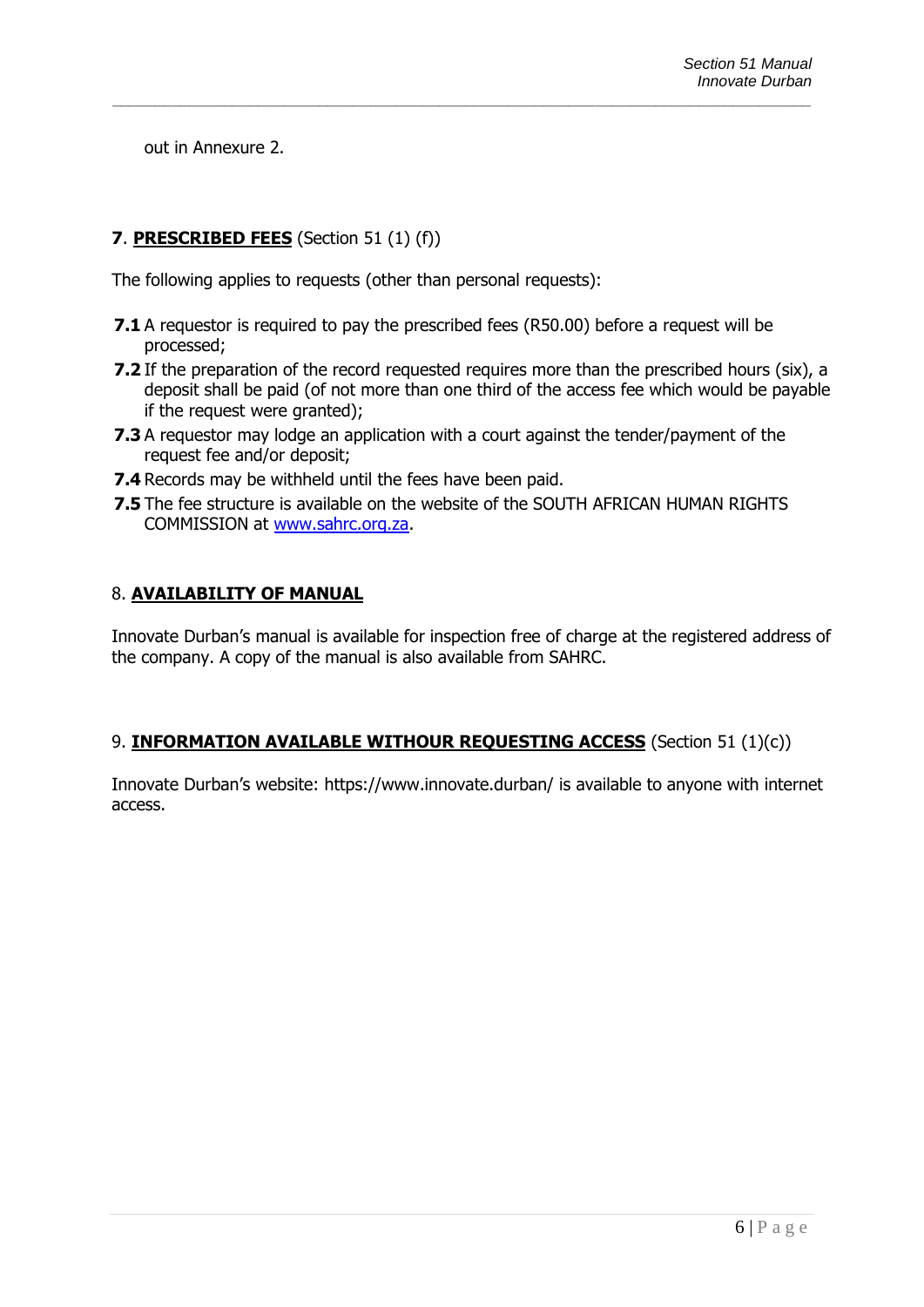#### **ANNEXURE "1"**

#### **REQUEST FOR ACCESS TO RECORD OF PRIVATE BODY**

*\_\_\_\_\_\_\_\_\_\_\_\_\_\_\_\_\_\_\_\_\_\_\_\_\_\_\_\_\_\_\_\_\_\_\_\_\_\_\_\_\_\_\_\_\_\_\_\_\_\_\_\_\_\_\_\_\_\_\_\_\_\_\_\_\_\_\_\_\_\_\_\_\_\_\_\_\_\_\_\_\_*

Section 53(1) of the Promotion of Access to Information Act, 2000 (Act No. 2 of 2000)

#### **(Regulation 10)**

#### **A. Particulars of private body**

The Head/Designated Person: \_\_\_\_\_\_\_\_\_\_\_\_\_\_\_\_\_\_\_\_\_\_\_\_\_\_\_\_\_\_\_\_\_\_\_\_\_\_\_\_\_\_\_\_\_\_\_

#### **B. Particulars of person requesting access to the record**

- a) The particulars of the person who requests access to the record must be given below.
- b) The address and/or fax number in the Republic to which the information is to be sent must be given.
- c) Proof of the capacity in which the request is made, if applicable, must be attached

| Capacity in which request is made, when made on behalf of another person: _____________ |  |  |  |
|-----------------------------------------------------------------------------------------|--|--|--|

#### **C. Particulars of person on whose behalf request is made**

This section must be completed ONLY if a request for information is made on behalf of another person.

\_\_\_\_\_\_\_\_\_\_\_\_\_\_\_\_\_\_\_\_\_\_\_\_\_\_\_\_\_\_\_\_\_\_\_\_\_\_\_\_\_\_\_\_\_\_\_\_\_\_\_\_\_\_\_\_\_\_\_\_\_\_\_\_\_\_\_\_\_\_\_\_\_

Full names and Surname: \_\_\_\_\_\_\_\_\_\_\_\_\_\_\_\_\_\_\_\_\_\_\_\_\_\_\_\_\_\_\_\_\_\_\_\_\_\_\_\_\_\_\_\_\_\_\_\_\_\_\_\_

Identity Number: \_\_\_\_\_\_\_\_\_\_\_\_\_\_\_\_\_\_\_\_\_\_\_\_\_\_\_\_\_\_\_\_\_\_\_\_\_\_\_\_\_\_\_\_\_\_\_\_\_\_\_\_\_\_\_\_\_\_\_\_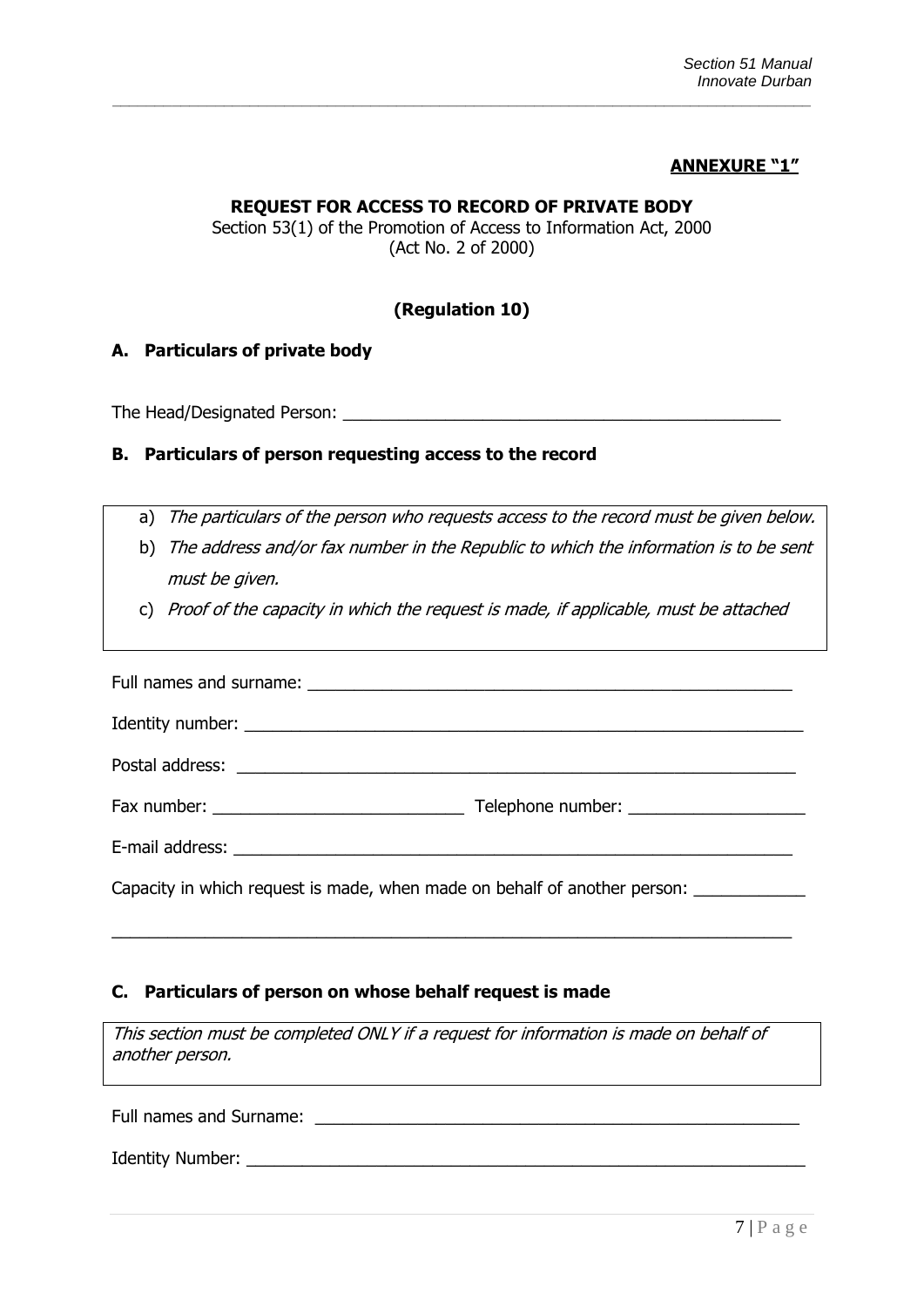#### **D. Particulars of record**

a) Provide full particulars of the record to which access is requested, including the reference number if that is known to you, to enable the record to be located.

*\_\_\_\_\_\_\_\_\_\_\_\_\_\_\_\_\_\_\_\_\_\_\_\_\_\_\_\_\_\_\_\_\_\_\_\_\_\_\_\_\_\_\_\_\_\_\_\_\_\_\_\_\_\_\_\_\_\_\_\_\_\_\_\_\_\_\_\_\_\_\_\_\_\_\_\_\_\_\_\_\_*

- b) If the provided space is inadequate, please continue on a separate folio and attach it to this form. **The requester must sign all the additional folios.**
- **1. Description of record or relevant part of the record:**

**\_\_\_\_\_\_\_\_\_\_\_\_\_\_\_\_\_\_\_\_\_\_\_\_\_\_\_\_\_\_\_\_\_\_\_\_\_\_\_\_\_\_\_**

**\_\_\_\_\_\_\_\_\_\_\_\_\_\_\_\_\_\_\_\_\_\_\_\_\_\_\_\_\_\_\_\_\_\_\_\_\_\_\_\_\_**

**2. Reference number, if available:** 

**\_\_\_\_\_\_\_\_\_\_\_\_\_\_\_\_\_\_\_\_\_\_\_\_\_**

**3. Any further particulars of record:** 

#### **E. Fees**

- a) A request for access to a record, other than a record containing personal information about yourself, will be processed only after a **request fee** has been paid.
- b) You will be notified of the amount required to be paid as the request fee.
- c) The **fee payable for access** to a record depends on the form in which the access is required and the reasonable time required to search for and prepare a record.
- d) If you qualify for exemption of the payment of any fee, please state the reason for exemption.

Reason for exemption from payment of fees:

#### **F. Form of access to record**

If you are prevented by a disability to read, view or listen to the record in the form of access provided for in 1 to 4 hereunder, state your disability and indicate in which form the record is required.

| Disability:                                 | Form in which record is required: |
|---------------------------------------------|-----------------------------------|
|                                             |                                   |
| Mark the appropriate box with an <b>x</b> . |                                   |
| NOTES:                                      |                                   |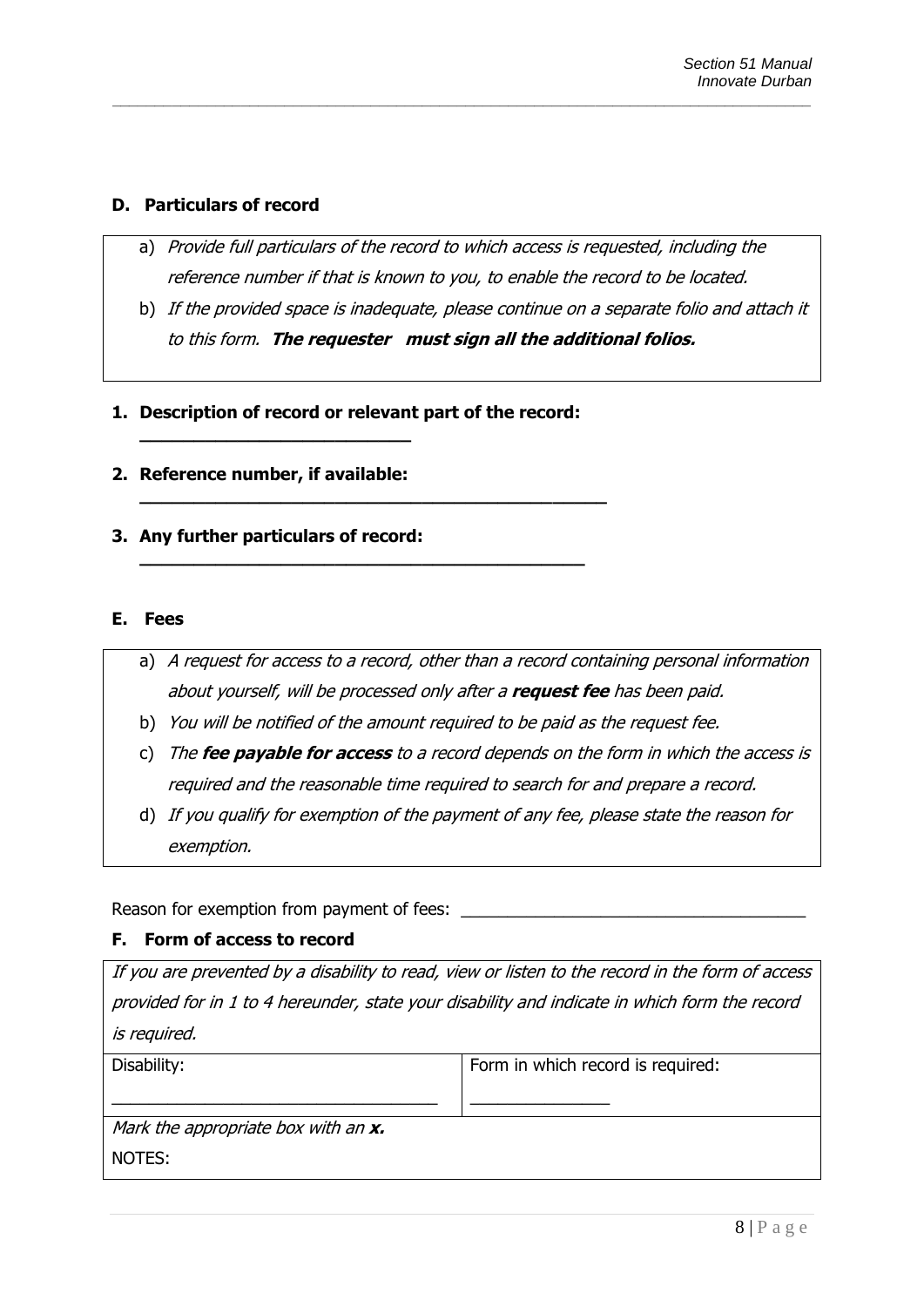a) Compliance with your request in the specified form may depend on the form in which the record is available

*\_\_\_\_\_\_\_\_\_\_\_\_\_\_\_\_\_\_\_\_\_\_\_\_\_\_\_\_\_\_\_\_\_\_\_\_\_\_\_\_\_\_\_\_\_\_\_\_\_\_\_\_\_\_\_\_\_\_\_\_\_\_\_\_\_\_\_\_\_\_\_\_\_\_\_\_\_\_\_\_\_*

- b) Access in the form requested may be refused in certain circumstances. In such a case you will be informed if access will be granted in another form.
- c) The fee payable for access to the record, if any, will be determined partly by the form in which access is requested.

| 1. If the record is in written or printed form:                   |                                                                                  |            |                                          |           |  |                  |
|-------------------------------------------------------------------|----------------------------------------------------------------------------------|------------|------------------------------------------|-----------|--|------------------|
|                                                                   |                                                                                  |            |                                          |           |  |                  |
|                                                                   | Copy of record*                                                                  |            | Inspection of record                     |           |  |                  |
| 2.                                                                | If the record consists of visual images                                          |            |                                          |           |  |                  |
|                                                                   | (this includes photographs, slides, video recordings, computer-generated images, |            |                                          |           |  |                  |
|                                                                   | sketches, etc)                                                                   |            |                                          |           |  |                  |
|                                                                   | View the images                                                                  |            | Copy of the                              |           |  | Transcription of |
|                                                                   |                                                                                  |            | Images*                                  |           |  | the images*      |
| 3.                                                                | If record consists of recorded words or information which can be reproduced      |            |                                          |           |  |                  |
|                                                                   | in sound:                                                                        |            |                                          |           |  |                  |
|                                                                   | Listen to the soundtrack                                                         |            | Transcription of soundtrack* (written or |           |  |                  |
|                                                                   | (audio cassette)                                                                 |            | printed document)                        |           |  |                  |
| 4.                                                                | If record is held on computer or in an electronic or machine-readable form:      |            |                                          |           |  |                  |
|                                                                   |                                                                                  |            |                                          |           |  |                  |
|                                                                   | Printed copy of record*                                                          |            | Printed copy of                          |           |  | Copy in computer |
|                                                                   |                                                                                  |            | information                              |           |  | readable form*   |
|                                                                   |                                                                                  |            | derived from<br>(compact disc)           |           |  |                  |
|                                                                   |                                                                                  |            | the record $*$                           |           |  |                  |
| *If you requested a copy or transcription of a record (above), do |                                                                                  | <b>YES</b> |                                          | <b>NO</b> |  |                  |
| you wish the copy or transcription to be posted to you?           |                                                                                  |            |                                          |           |  |                  |
|                                                                   | Postage is payable                                                               |            |                                          |           |  |                  |

#### **G. Particulars of right to be exercised or protected**

If the provided space is inadequate, please continue on a separate folio and attach it to this form. **The requester must sign all the additional folios.**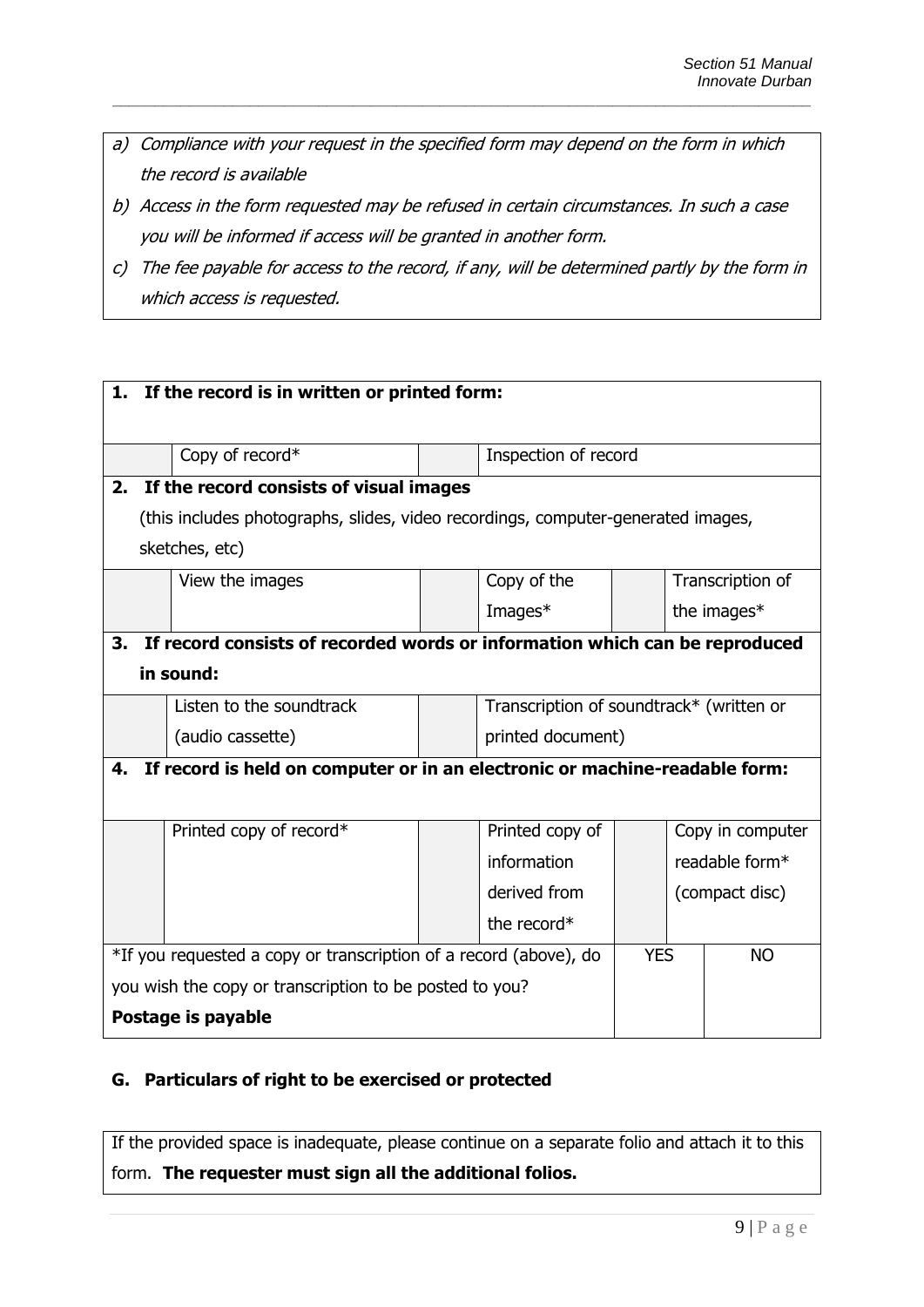- 1. Indicate which right is to be exercised or protected: \_\_\_\_\_\_\_\_\_\_\_\_\_\_\_\_\_\_\_\_\_\_\_
- 2. Explain why the record requested is required for the exercise or protection of the aforementioned right:

#### **H. Notice of decision regarding request for access**

You will be notified in writing whether your request has been approved/denied. If you wish to be informed in another manner, please specify the manner and provide the necessary particulars to enable compliance with your request.

How would you prefer to be informed of the decision regarding your request for access to the record?

 $\_$  , and the set of the set of the set of the set of the set of the set of the set of the set of the set of the set of the set of the set of the set of the set of the set of the set of the set of the set of the set of th

|                                                         |                                | 2015 |
|---------------------------------------------------------|--------------------------------|------|
|                                                         |                                |      |
|                                                         |                                |      |
| <b>WITNESS:</b>                                         |                                |      |
| 1. $\qquad \qquad$                                      |                                |      |
|                                                         |                                |      |
| 2.<br><u> 1989 - Johann Barbara, martin amerikan ba</u> |                                |      |
|                                                         |                                |      |
|                                                         | <b>SIGNATURE OF</b>            |      |
|                                                         | <b>REQUESTER/PERSON ON</b>     |      |
|                                                         | <b>WHOSE BEHALF REQUEST IS</b> |      |
|                                                         | <b>MADE</b>                    |      |
|                                                         |                                |      |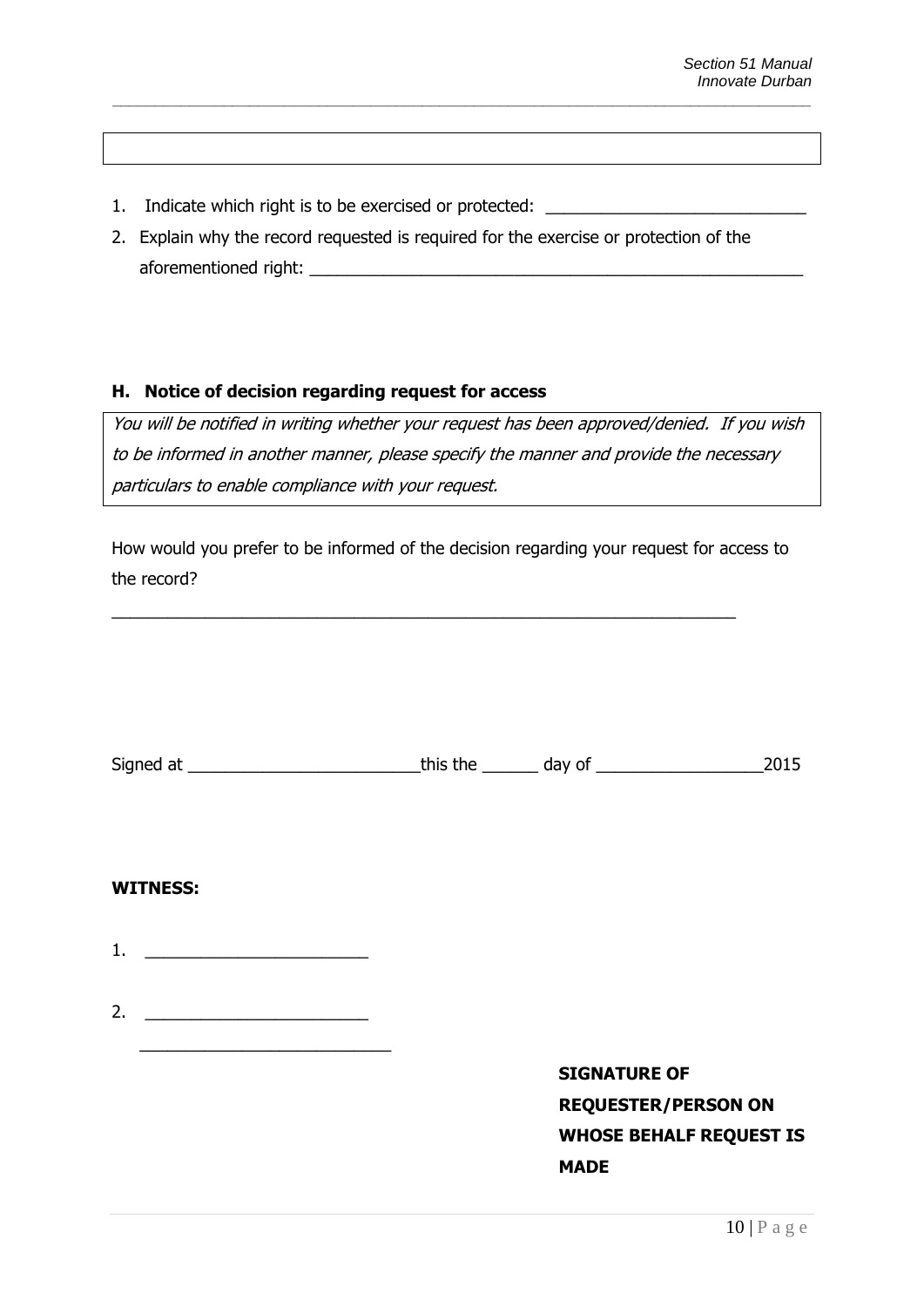## **ANNEXURE "2"**

## **CHARGE SHEET FOR ACCESS TO INFORMATION ACT 2 OF 2000 REQUESTS**

*\_\_\_\_\_\_\_\_\_\_\_\_\_\_\_\_\_\_\_\_\_\_\_\_\_\_\_\_\_\_\_\_\_\_\_\_\_\_\_\_\_\_\_\_\_\_\_\_\_\_\_\_\_\_\_\_\_\_\_\_\_\_\_\_\_\_\_\_\_\_\_\_\_\_\_\_\_\_\_\_\_*

| <b>REQUESTER'S DETAILS</b> | <b>PREPARED BY:</b> |
|----------------------------|---------------------|
| Name:                      | Name:               |
| <b>Address:</b>            | Date:               |
|                            |                     |
|                            | <b>Signature</b>    |
| <b>Ref No:</b>             | <b>Approved</b>     |

|                | <b>ACCESS FEES FOR REPRODUCTION</b>                           |                       |
|----------------|---------------------------------------------------------------|-----------------------|
| 1.             | For every photocopy of an A4-size page or part thereof        | R 1.10                |
| 2.             | For every photocopy of an A4-size page or part thereof held   | R 0.75                |
|                | on a computer or in electronic or machine readable form       |                       |
| 3.             | For a copy in a computer-readable on compact disc             | R70.00                |
| 4.             | For a transcription of visual images for an A4-size page or   | R40.00                |
|                | part thereof                                                  |                       |
| 5.             | For a copy of visual images                                   | R60.00                |
| 6.             | For a transcription of an audio record for an A4-size page or | R20.00                |
|                | part thereof                                                  |                       |
| 7.             | For a copy of an audio record                                 | R30.00                |
|                |                                                               |                       |
|                | <b>ACCESS FEE FOR TIME SPENT</b>                              |                       |
| $\mathbf{1}$ . | The time reasonably spent required to search for the record   | R30.00                |
|                | for disclosure and preparation                                | /Hour or part thereof |
|                |                                                               |                       |
|                | <b>REQUEST FEE</b>                                            |                       |
| 1.             | For a request for access to a record by a person other than a |                       |
|                | personal requester                                            |                       |
|                |                                                               |                       |